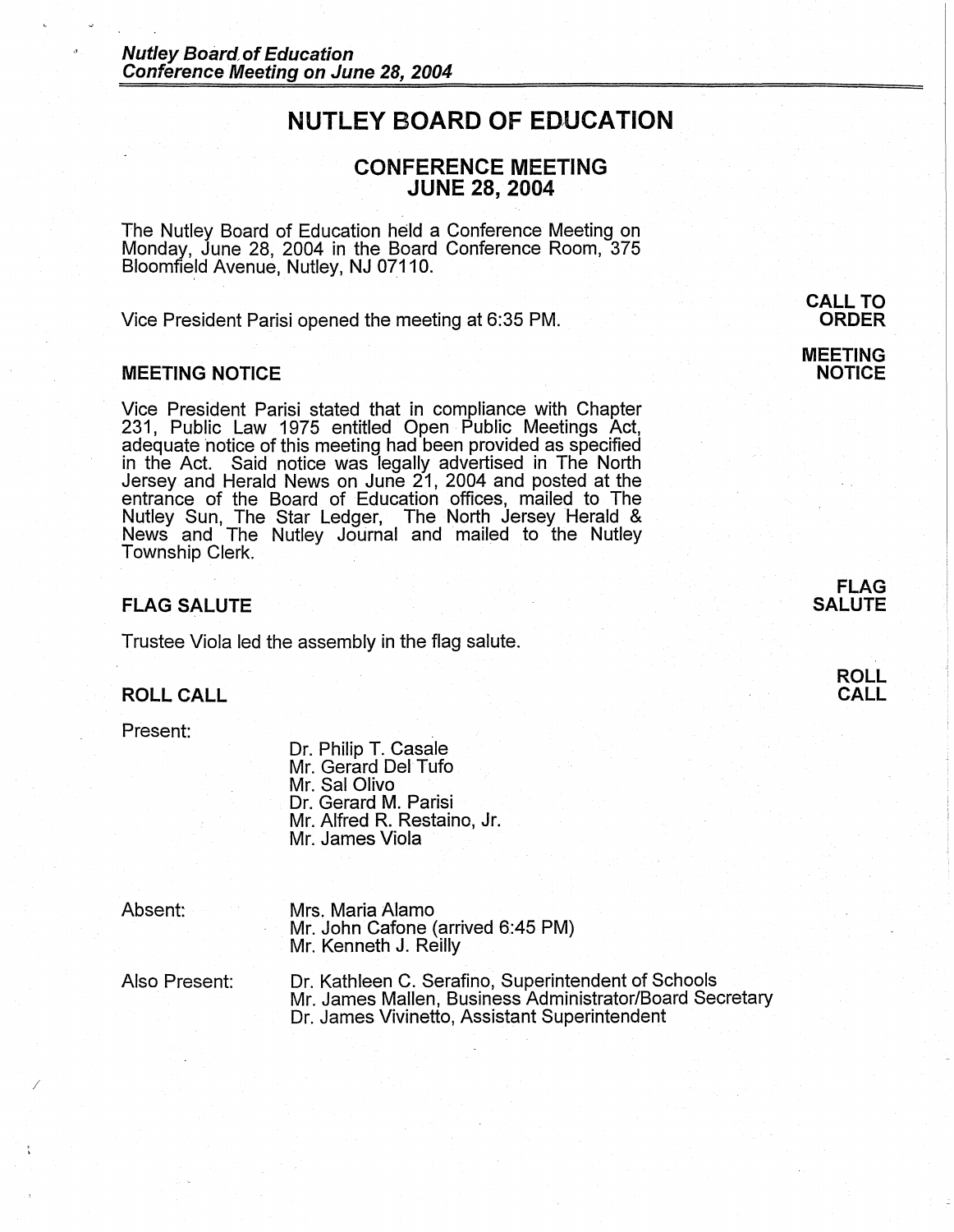# **SPECIAL PRESENTATIONS**

Superintendent Serafino introduced high school social studies coordinator, Mr. Robert O'Dell, who provided a summary of the proposed 9<sup>th</sup> grade World History Honors and 9<sup>th</sup> grade World History curriculum. After brief discussion, the trustees and Superintendent thanked Mr. O'Dell and his department for their efforts in this curriculum enhancement.

At 6:45 PM Trustee Cafone arrived.

## **ITEMS DISCUSSED**

1. Trustee Del Tufo asked, and Superintendent Serafino and Susiness Administrator Mallen responded to, several questions regarding resolutions appearing on tonight's regular meeting agenda.

2. Trustee Olivo asked, and Business Administrator Mallen responded to, a question about mileage reimbursements to employees that appear on tonight's bills list.

3. Trustee Parisi informed the trustees that the new BOE Policy Manuals are here tonight and he requested that each trustee pick up their new manual as they leave tonight's meeting. He also reminded the trustees to return their old policy manuals to the Administrative Offices.

# **MOTION TO ADJOURN TO EXECUTIVE SESSION**

At 7:00 PM Trustee Casale moved, and Trustee Viola seconded, the following resolution:

WHEREAS, the Board of Education will be discussing matters exempt from public discussion pursuant to N.J.S.A. 10:4-12,

NOW, THEREFORE, BE IT RESOLVED that the Board of Education recess to closed executive session at this time in the conference room to discuss personnel and legal matters, and

BE IT FURTHER RESOLVED that the results of the discussions will be made public by inclusion on the agenda of a subsequent meeting of the Board of Education or when the reasons for discussing such matters in closed session no longer exist.

The motion was unanimously approved by voice vote.

### / **SPECIAL/** <sup>I</sup> **PRESENTATION**

**ITEMS DISCUSSED** 

#### **EXECUTIVE SESSION**